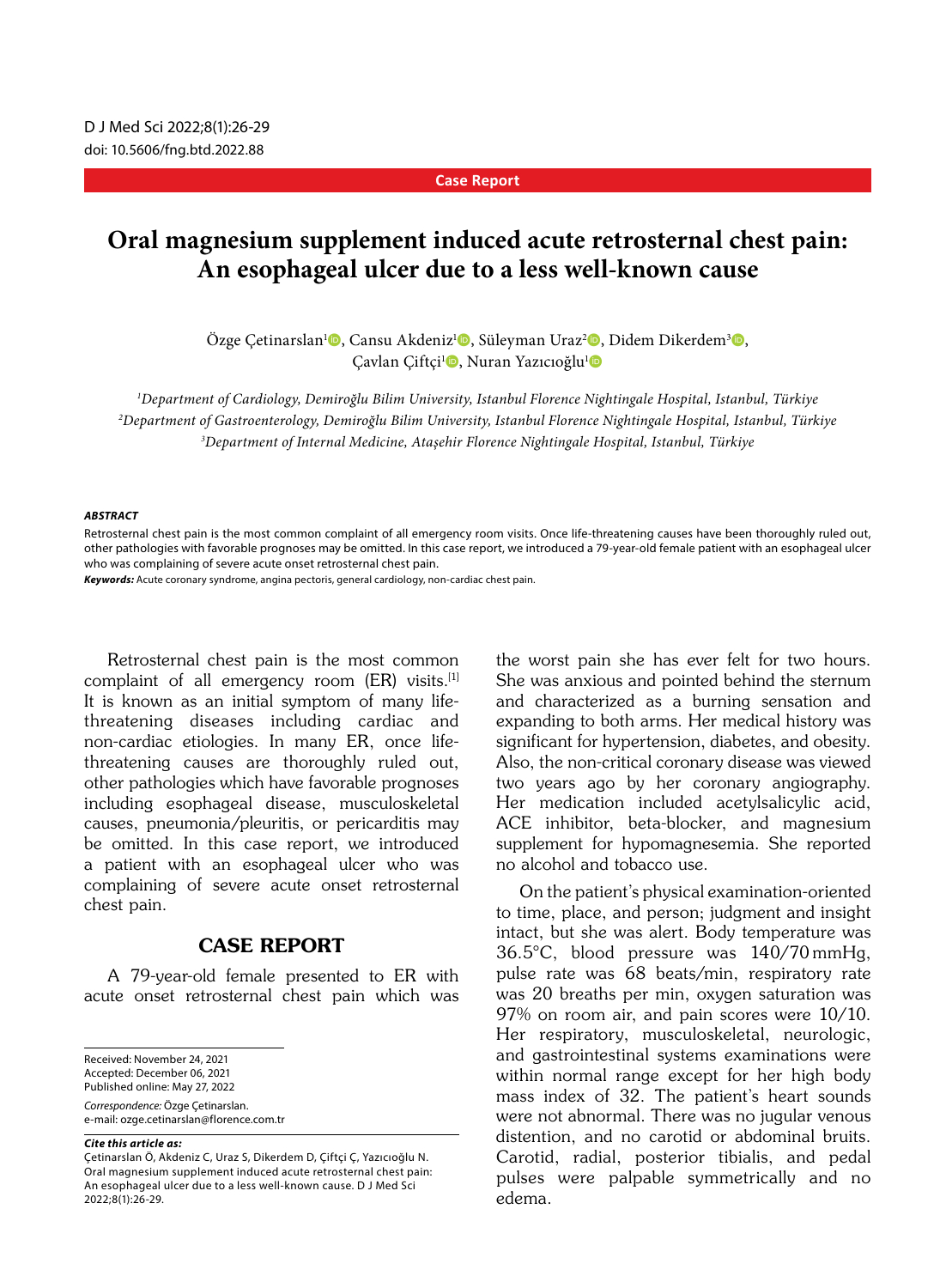The patient and ER practitioner focused on the acute coronary syndrome. Electrocardiogram (ECG) and cardiac enzyme measurements were performed twice and did not reveal acute coronary syndrome. No new ischemic change was observed on the 12-lead ECG. There was no new pathological sign-on transthoracic echocardiography. Due to the slightly high D-dimer level and COVID-19 pandemic, computed tomography and PCR tests were performed, and coronavirus infection was excluded. Together with coronavirus infection exclusion, alternative lifethreatening causes of acute chest pain, especially pulmonary embolism (PE), aortic aneurism, aortic dissection, pneumothorax (PTX), and pericardial tamponade were excluded.



**Figure 1.** Endoscopy demonstrated an  $1\times2.5$  cm white exudative plaque with an erythematous base and two un-swallowed magnesium pills in the upper esophagus (20 cm from the teeth).



Figure 2. Control endoscopy which was performed 15 days later with healing tissue.

Thereby, the patient's pain was diminished by intravenous proton pump inhibitors (PPIs) in ER, temporarily, she was discharged. However, five days later, she turned back to the hospital with odynophagia. When her medical history was taken deeply, the patient remembered that she had taken two magnesium tablets (approximately 1.5 cm each of the tablets) 2 h before the beginning of her chest pain. Starting from this clinical manifestation, upper endoscopy was performed, and a mucosal biopsy was taken. Endoscopy demonstrated a  $1\times2.5$  cm white exudative plaque with an erythematous base and two un-swallowed magnesium pills in the upper esophagus (20 cm from the teeth), as shown in Figure 1. Endoscopic biopsy was reported as squamous mucosa with basal cell hyperplasia, inflammatory cells compromising eosinophils in both epithelial and subepithelial areas, and evidence of erosion. This biopsy report is compatible with study results suggesting that pathological findings of drug-induced esophagitis and reflux esophagitis are similar.<sup>[2]</sup> The pills were left in place due to bleeding when we attempted to remove the tablets. She was discharged with dietary modification and long-term PPI therapy. Control endoscopy was performed 15 days later, and completely healing tissue was shown pertinent to her recovered symptoms, as shown in Figure 2.

# DISCUSSION

Retrosternal chest pain is the most common complaint of all ER visits. It is known as an initial symptom of many life-threatening diseases including cardiac and non-cardiac etiologies. While retrosternal chest pain provoked by exertion and relieved by rest is roughly described as angina pectoris, non-cardiac causes encompass a broad chest pain characteristic. Physicians primarily focus on life-threatening causes such as acute coronary syndrome (ACS), pulmonary embolism (PE), PTX, pericardial tamponade, aortic dissection, and esophageal perforation in emergency departments. Electrocardiography, cardiac enzyme follow-up, and bedside echocardiography are usually sufficient to diagnose ACS in ER. It is also proven that about 30% of patients undergoing coronary angiography for chest pain have insignificant coronary artery disease.<sup>[3]</sup> Other causes of acute chest pain can be excluded, carefully.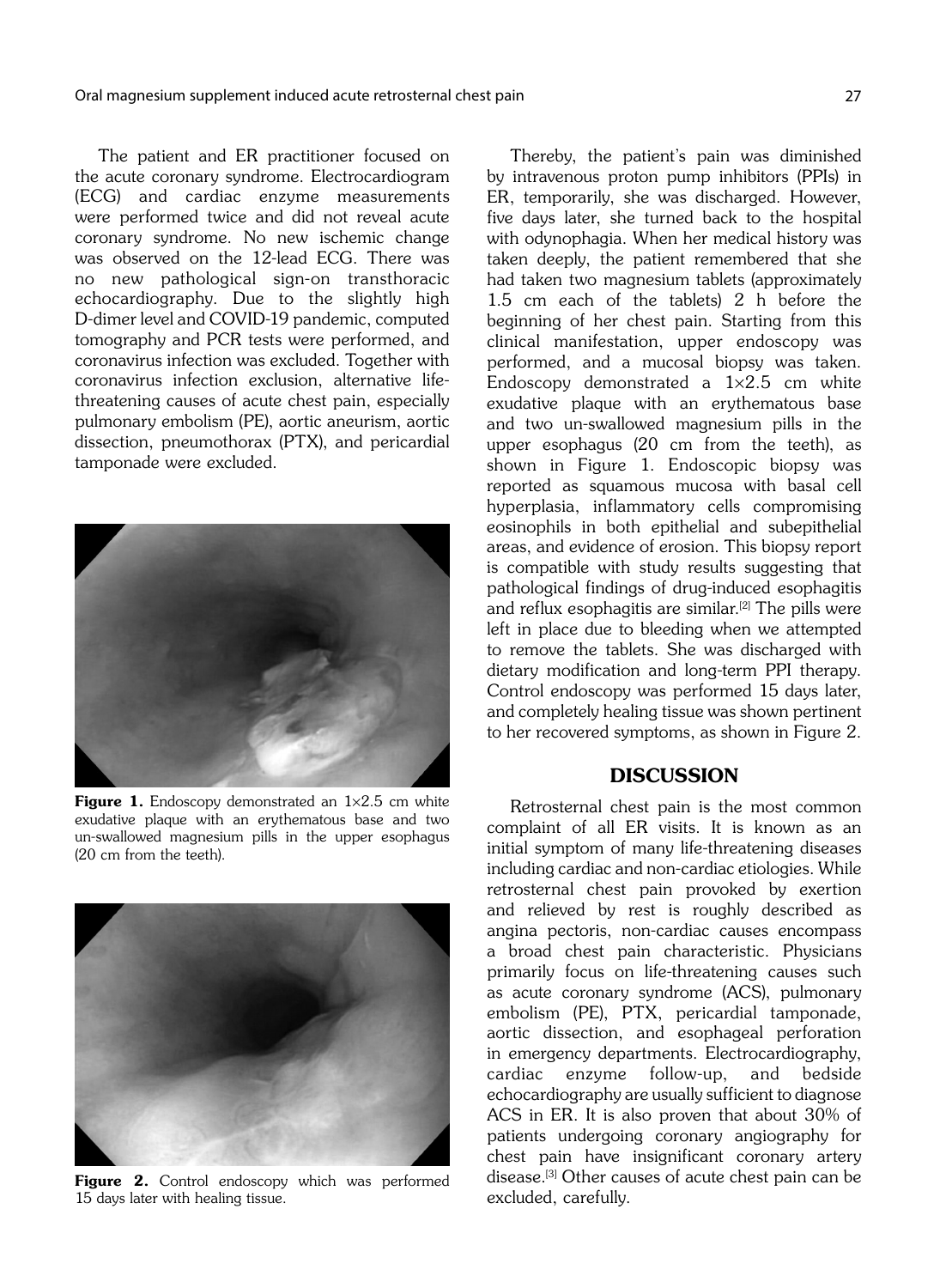Esophageal pathologies are considered in approximately 50% of patients with chest pain in whom cardiac etiologies are ruled out.[4] An esophageal ulcer is defined as distinct discontinuation of the margin of the esophageal mucosa. The mucosal damage is often caused by sustained severe esophagitis by gastroesophageal reflux disease. Drug-induced esophagitis due to prolonged interaction with the esophageal mucosa is not a rare cause of the esophageal ulcer. Almost half of the drug-induced esophagitis is caused by antibiotics, such as doxycycline, cloxacillin, or rifampicin. The second most common medication class is non-steroidal anti-inflammatory drugs.[5] Despite drug-induced esophagitis is often seen in the mid-esophagus, the ulcer was in the proximal segment in our case. Many pills are covered by hygroscopic gelatin capsules for easy swelling. These capsules attract and hold water molecules from the surrounding environment and get sticky. This phenomenon results in adhering to esophageal mucosa and delaying pill transit. Consuming the pills with insufficient amounts of water and in a supine position may precipitate irritation of the esophageal mucosa. Avoidance from causative medication and treatment with proton pump inhibitors constitute the optimal treatment strategy.

Characteristics of retrosternal chest pain by esophageal origin are provocation by meal, response to antacids, and association with other esophageal symptoms like heartburn, regurgitation, or dysphagia. Alleviation with nitroglycerin may also help to differentiate non-cardiac chest pain of esophageal origin, but unlike angina pectoris, it is a delayed effect. There are several case reports about misdiagnosed cases as cardiac pain. Schattner et al.[6] presented a patient with many cardiac risk factors whose diagnosis was clarified by taking a careful medical history and revealing dysphagia. Careful endoscopy showed a dissecting intramural esophageal hematoma, and the patient was discharged after adequate treatment.

Esophageal injury from a therapeutic oral magnesium supplement is a less known condition. This case report shows that esophageal injury can occur within hours of magnesium tablet intake. Fortunately, acute thermal and corrosive injury of the esophagus has a favorable prognosis. Four cases of picosulfate with magnesium citrate

(PSMC)-related thermal injuries have been reported in Korea. Two of them occurred in the mid esophagus,[7,8] one of them occurred in the upper esophagus $[9]$  and the last one occurred in the stomach.<sup>[10]</sup> PSMC is a widely used bowel cleansing agent combined with a stimulant laxative (sodium picosulfate) and an osmotic laxative (magnesium citrate) and used for preparation for diagnostic procedures such as colonoscopy. The PSMC powder should be dissolved in 150 mL of water completely and cooled before drinking. If PSMC powder is dissolved in a small amount of water, an exothermic reaction may occur when magnesium oxide reacts with anhydrous citric acid and even a third-degree burn can occur in several seconds.<sup>[11]</sup> Also, PSMC powder with a small amount of water can produce a strong acidic liquid that can lead to corrosive esophagitis.<sup>[12]</sup>

Despite the case reports with PSMC powder, there is no report about magnesium pills' rapid esophageal injury. Although these supplements are considered safe, inappropriate usage may lead to severe side effects as in our patient. In addition, misdiagnosis as cardiac pain of these esophageal pathologies could lead to potentially fatal use of anticoagulants or thrombolytic agents. Also, a health provider should take care of raising the quality of patient's life, besides saving their lives.

In conclusion, esophageal pathologies are considered approximately 50% of patients with chest pain in whom cardiac etiologies are ruled out. Our case is interesting with cause, time of occurrence, and location of ulceration. In this case, we want to emphasize the importance of multidisciplinary evaluation of patients with retrosternal pain.

Patient Consent for Publication: Informed consent was obtained from the patient.

Data Sharing Statement: The data that support the findings of this study are available from the corresponding author upon reasonable request.

Author Contributions: Data collection, literature review, design: Ö.Ç., N.Y.; Interpretation: C.A., Ö.Ç., N.Y.; References, writing: Ö.Ç., Materials: Ö.Ç., S.U.; Control/supervision, critical review: N.Y., Ç.Ç.; Idea/concept: N.Y.

**Conflict of Interest:** The authors declared no conflicts of interest with respect to the authorship and/ or publication of this article.